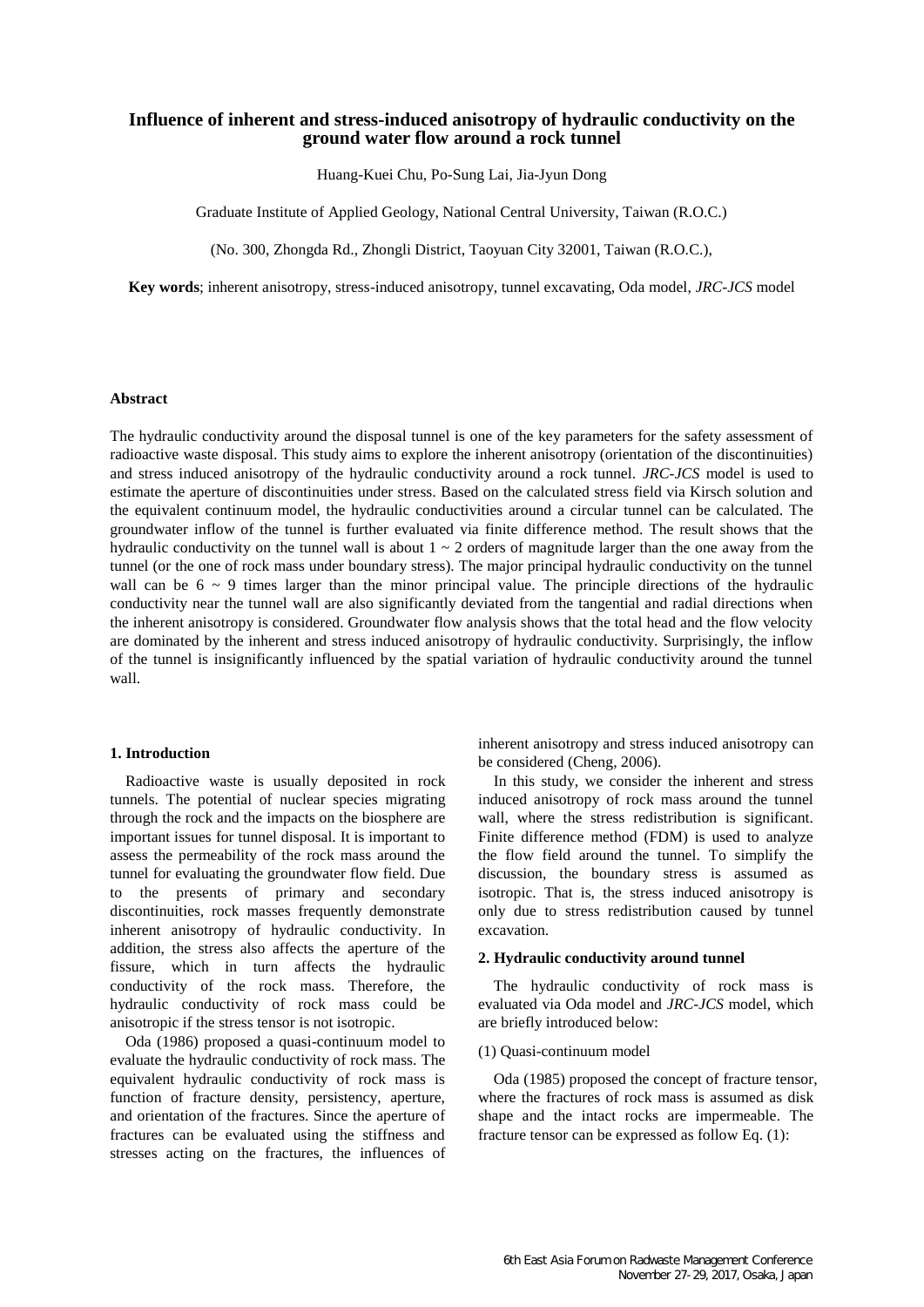$$
P_{ij} = \frac{\pi \rho}{4} \int_0^{t_m} \int_0^{r_m} \int_{\Omega} r^2 t^3 \hat{n}_i \hat{n}_j E(\hat{n}) f(r) g(t) d\Omega dr dt \qquad (1)
$$

where  $\rho$  is the fracture density, r is the fracture radius,  $t$  is the fracture aperture,  $\hat{n}$  is the normal vector of fracture. The  $E(\hat{n})$ ,  $f(r)$ ,  $g(t)$  are the density function of normal vector, radius and aperture of fractures. The hydraulic conductivity of the fractured rock mass can be expressed as function of fracture density:

$$
k_{ij} = \frac{1}{12} \left( P_{\kappa K} \delta_{ij} - P_{ij} \right) \tag{2}
$$

The inherent anisotropy of hydraulic conductivity is mainly controlled by the density function of normal vector of fractures, and the density function can be approximated by fabric tensor (Kanatani, 1984). In this study, only the second order fabric tensor was considered. The stress induced anisotropy is mainly dominated by the different aperture of fracture with different orientation, which influenced by the stresses acting on the fractures.

### (2) *JRC-JCS* model

Bandis (1982) proposed a *JRC-JCS* model to evaluate the deformability of discontinuities. The fracture aperture can be obtained if the roughness coefficient *JRC<sup>0</sup>* and the uniaxial compressive strength *JCS*<sup>0</sup> (subscript 0 indicates that the test size is 10 cm) are available. The initial aperture (mm) can be calculated using Eq. (3).

$$
t_0 = \frac{JRC_0}{5} \left( 0.2 \frac{\sigma_c}{JCS_0} - 0.1 \right)
$$
 (3)

 $\sigma_c$  for the intact rock uniaxial compresive strength. If the discontinuity is fresh, then  $JCS = \sigma_c$ . The maximum closer value of aperture  $t_{\text{max}}$  comes empirical formula for the regression of test data (Bandis et al., 1983) as follow Eq. (4).

$$
t_{\text{max}} = -0.3 - 0.006 \text{JRC}_0 + 2.24 \left( \frac{\text{JCS}_0}{t_0} \right)^{-0.25} \tag{4}
$$

Bandis et al. (1983) consider the relationship between normal stress  $\sigma_n$  and the aperture closure  $\Delta t$ , which can be expressed by hyperbolic curve as follows Eq. (5):

$$
\Delta t = \frac{\frac{1}{k_0} \sigma_n}{1 + \frac{1}{k_0 t_{\text{max}}}} \sigma_n \tag{5}
$$

Finally, we can get the aperture (Eq. (6)) cause by normal stress which is function of initial normal stiffness  $k_0$  ( $= h/p$ , *h* is constant of normal

stiffness,  *is length of discontinuous), normal* stress  $\sigma_n$ , roughness coefficient *JRC*<sup> $0$ </sup> and uniaxial compressive strength *JCS*0.

$$
t = t_0 - \Delta t \tag{6}
$$

The fracture aperture could be varied under different shear displacement. Based on the fracture shear testing results, Barton (1982) proposed a normalization procedure to evaluate the aperture variation due to shear stress. The *JRCmob* is roughness coefficient of the discontinuous surface under the action of shear stress, then shear displacement induced normal displacement  $\Delta u_n$  (shear dilatancy) can expressed by the following Eq. (7)

$$
\Delta u_n = \delta \tan \left( JRC_{mob} \log \left( \frac{JCS_n}{\sigma_n} \right) \right) \tag{7}
$$

 $JRC_{mob}$   $log(JCS_n / \sigma_n)$  is the dilation angle driven by shear stress can be estimated by the single pressure intensity *JCS* and the normal stress acting on the discontinuous surface.

### (3) Mechanical and hydraulic apertures

The aperture  $t$  in Eq. (6) is mechanical aperture. However, the aperture in Eq. (1) should be hydraulic aperture, where two parallel plates as the fracture walls were assumed. Based on extensively experimental data, Barton et al. (1985) proposed the empirical relation between the hydraulic aperture *e* (m) and mechanical aperture *E* (m) as follows:

$$
e = JRC_0^{2.5} / (E/e)^2
$$
\n
$$
(8)
$$

*JRC<sup>0</sup>* is the roughness coefficient for the test size of 100 mm of the discontinuities. Eq. (8) is only applicable to the condition of  $E > e$  and this empirical equation is used in this study.

### (4) Kirsch's solution

To investigate the influence of the stress anisotropy due to the redistribution of the stress after excavation of the tunnel, Kirsch's solution (Kirsch, 1898) is adopted. Two dimensional stresses around a tunnel can be calculated using Eqs. (9) - (11).

$$
\sigma_r = \frac{\sigma_h + \sigma_v}{2} \cdot (1 - \frac{a^2}{r^2}) + \frac{\sigma_h - \sigma_v}{2} \cdot (1 - \frac{4 \cdot a^2}{r^2} + \frac{3 \cdot a^4}{r^4}) \cdot \cos 2\theta (9)
$$
  

$$
\sigma_\theta = \frac{\sigma_h + \sigma_v}{2} \cdot (1 + \frac{a^2}{r^2}) - \frac{\sigma_h - \sigma_v}{2} \cdot (1 + \frac{3 \cdot a^4}{r^4}) \cdot \cos 2\theta (10)
$$

$$
\tau_{r\theta} = -\frac{\sigma_h - \sigma_v}{2} \cdot (1 + \frac{2 \cdot a^2}{r^2} - \frac{3 \cdot a^4}{r^4}) \cdot \sin 2\theta \tag{11}
$$

In the above equations,  $\sigma_r$  is the radial stress,  $\sigma_\theta$ is the tangential stress,  $\tau_{r\theta}$  is the shear stress,  $\sigma_{\nu}$ and  $\sigma_h$  are the boundary vertical stress and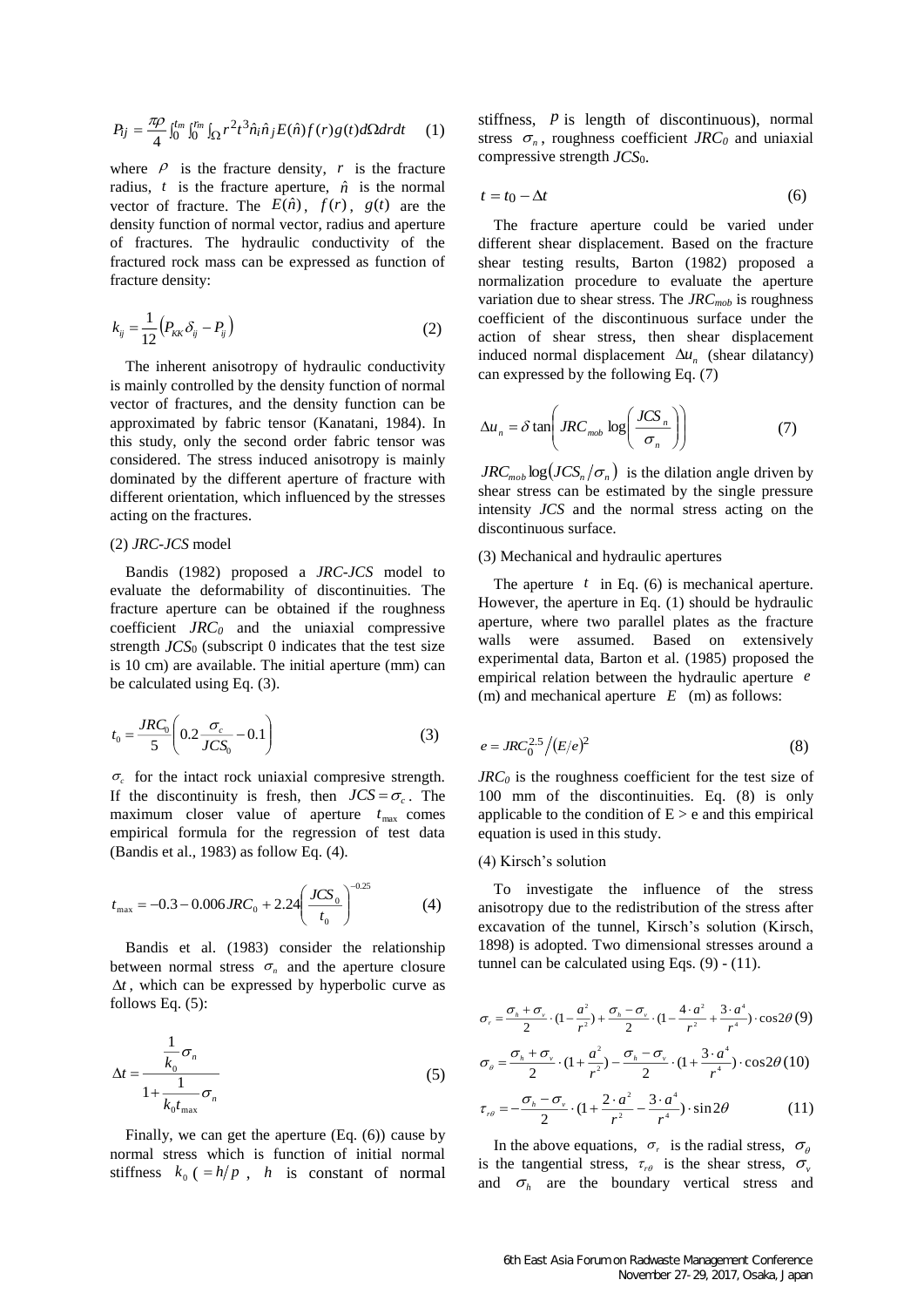horizonatl stress, *a* is the tunnel radius and *r* is the distance from the tunnel center (Fig. 1).



Fig. 1 Schematic diagram of stress after tunnel excavation

The parameters of this study are shown in Table 1. The boundary stress of the tunnel is assumed to be isotropic (the vertical stress equals to the horizontal stress). Radius of the tunnel is 5 meters. Vertical and horizontal effective stresses are 7.5 MPa (about the stress at a depth of 500 m). Two fabric tensors were assumed: (1) isotropic distribution of normal vector  $(D_{11} = D_{22} = D_{33} = 0)$  and (2) transversely isotropic distribution of normal vector  $(D_{11} = D_{22} = -1, D_{33} =$ 2).

Table 1 Parameters and conditions used for calculating the hydraulic conductivity

| <b>Stress</b>        | Vertical stress $\sigma_{\nu}$ (MPa)                                                                   | 7.5                          |
|----------------------|--------------------------------------------------------------------------------------------------------|------------------------------|
| state                | Horizontal stress $\sigma_h$ (MPa)                                                                     | 7.5                          |
|                      | Length of discontinuous (m)                                                                            | 1                            |
|                      | JRC of discontinuous (-)                                                                               | 15                           |
|                      | JCS of discontinuous (MPa)                                                                             | 100                          |
|                      | Volume density (strip/m <sup>3</sup> )                                                                 | 5                            |
|                      | Discontinuous surface normal vector distribution<br>density function $E(\hat{n}) = 1 + D_{ij} n_i n_j$ |                              |
|                      |                                                                                                        |                              |
|                      | (a) $D_{11} = D_{22} = 0$ ,                                                                            | (b) $D_{11} = D_{22} = -1$ , |
|                      | $D_{33} = 0$                                                                                           | $D_{33} = 2$                 |
| Fracture<br>features |                                                                                                        |                              |

The coordinate system adopting by this study is as follows: the axis 1 represents the east, the axis 2 represents the north, the axis 3 represents the upper side and the direction of the tunnel axis (Fig. 2). The tunnel excavation surface of this study will fall on the axis 2 axis 3 plane. The vector can be represented by the space cosine coordinate system (Lee and Farmer, 1993) or in the direction cosine.



Fig. 2 Schematic diagram of coordinate system

#### **3. Results I- Hydraulic conductivity around tunnel**

Fig. 3 shows the principal stresses and principal directions (black cross) of hydraulic conductivity tensor around the tunnel (at distances from the center of the tunnel equal to 1.0, 1.5 and 2.0 times of radius) under an isotropic boundary stress of 7.5 MPa.





Fig. 3 (a) shows the hydraulic conductivity tensor of an isotropic normal vector distribution ( $D_{33} = 0$ ). The principal directions are in the radial and tangential directions, which is accordance to the principal stress directions. It is indicated that the even the boundary stress and fracture distribution are isotropic, the hydraulic conductivity is anisotropic for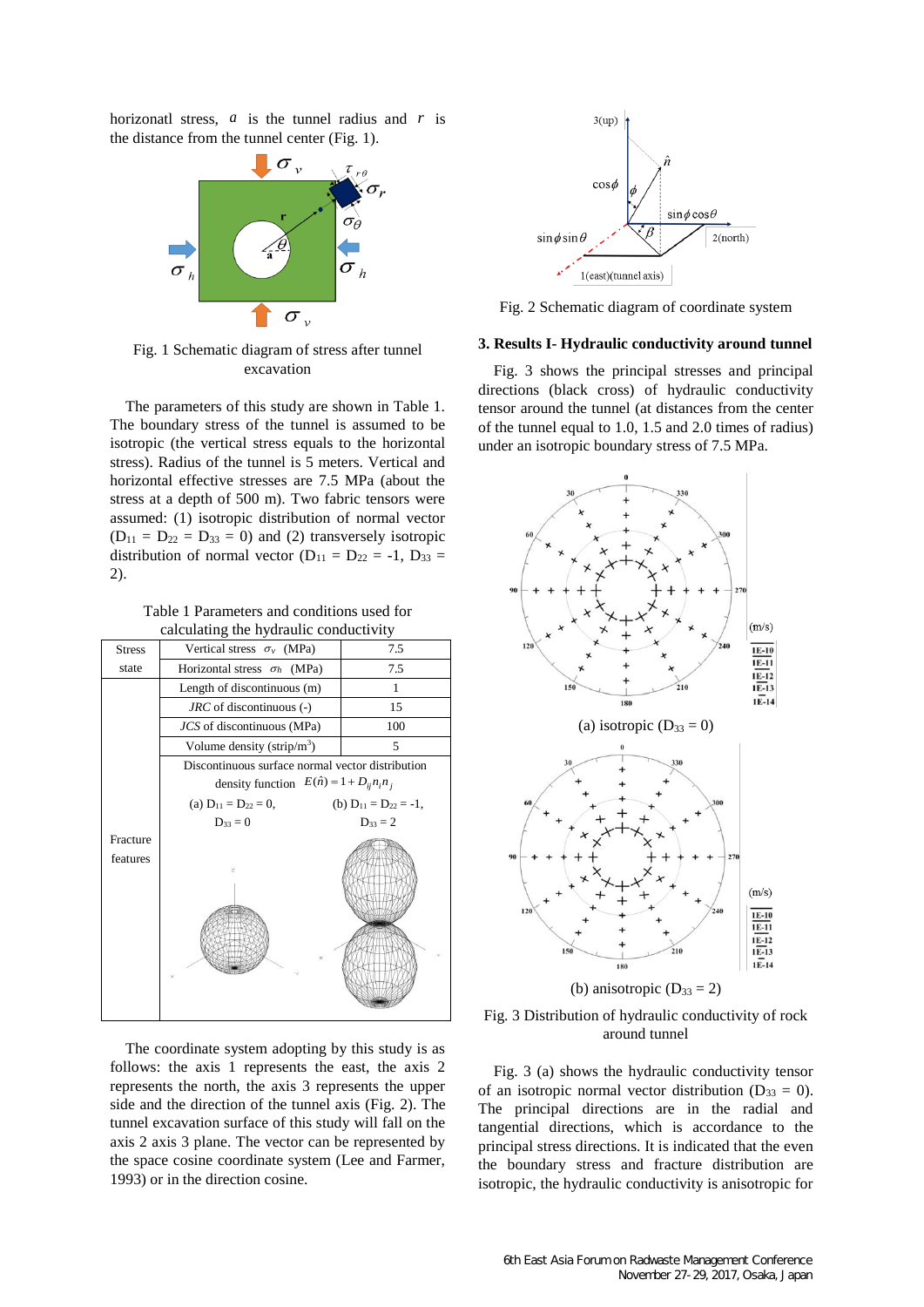the stress redistribution due to tunnel excavation. The maximum principal direction is in the tangential direction for the fracture parallel to the radial direction tends to close more for larger normal stress than that of the fracture perpendicular the radial direction. The anisotropy reduced when the location away from the tunnel wall for the stress tensor gradually became isotropic. From Fig. 3 (b), the principal directions are no longer in the radial and tangential direction for the anisotropic distribution of the fracture orientation.

Fig. 4 shows the hydraulic conductivity anisotropy ratio (maximum principal value / minimum principal value). When  $D_{33} = 0$  (Fig. 4 (a)), the hydraulic conductivity anisotropy ratio equals to 6 times. That is the hydraulic conductivity in tangential direction is 6 times larger than that in radial direction. With increasing distance from the center of the tunnel, the hydraulic conductivity anisotropy reduced rapidly. When  $D_{33} = 2$  (Fig. 4 (b)), the anisotropy ratio at the roof of tunnel can be goes up to about 9 (Fig. 4 (a)) while the anisotropic ratio reduced to slightly larger than 2 times at the side wall.



(b) side wall of tunnel

Fig. 4 The relationship between the anisotropy ratio of hydraulic conductivity near the tunnel wall

#### **4. Results II- Flow field around tunnel**

The flow field around the tunnel was evaluated. The model covers an area of 175 m  $\times$  175 m. The tunnel is located in the center of the square and the radius of the tunnel is 5 m. The govern equation of steady-state, two-dimensional groundwater flow can be expressed as:

$$
\frac{\partial K_{xx}}{\partial x} \frac{\partial h}{\partial x} + K_{xx} \frac{\partial^2 h}{\partial x^2} + \frac{\partial K_{yy}}{\partial y} \frac{\partial h}{\partial y} + K_{yy} \frac{\partial^2 h}{\partial y^2} + \frac{\partial K_{xy}}{\partial x} \frac{\partial h}{\partial y}
$$
  
+ 
$$
K_{xy} \frac{\partial^2 h}{\partial x \partial y} + \frac{\partial K_{xy}}{\partial y} \frac{\partial h}{\partial x} + K_{xy} \frac{\partial^2 h}{\partial y \partial x} = 0
$$
 (11)

where the  $K_{xx}$ ,  $K_{yy}$ ,  $K_{xy}$ ,  $K_{yx}$  are the four components of hydraulic conductivity tensor. The *h* is the total head. The finite difference method (FDM) is used to calculate the equal potentials, flow velocity, and flow rate flow into the tunnel. Dirichlet boundary was applied on the outer boundaries of the square. A zero total head was assumed on the inner boundary of the tunnel wall.

The grid is square in shape with a size and  $0.5 \text{ m} \times$ 0.5 m. The stress tensor at each grid was calculated using the Kirsch's solution (Eqs.  $(9) - (11)$ ) and the hydraulic conductivity can be calculated by Oda's model (Eq. (1)).

Fig. 5 is the flow velocity around the tunnel which the influence of shear dilatancy effect was neglected. The red line segment represents the region with higher flow velocity. The flow direction is in the radial rate around the tunnel is very consistent, and the total flow rate into the tunnel wall is  $0.032 \text{ m}^3$  / s.



Fig. 5 The flow velocity around the tunnel neglecting the shear dilatancy effect (isotropic  $(D_{33} = 0)$ )

Fig. 6 (a) is the flow velocity around the tunnel which the shear dilatancy effect was considered. The red line segment represents the higher flow rate, which is larger than the average velocity value in this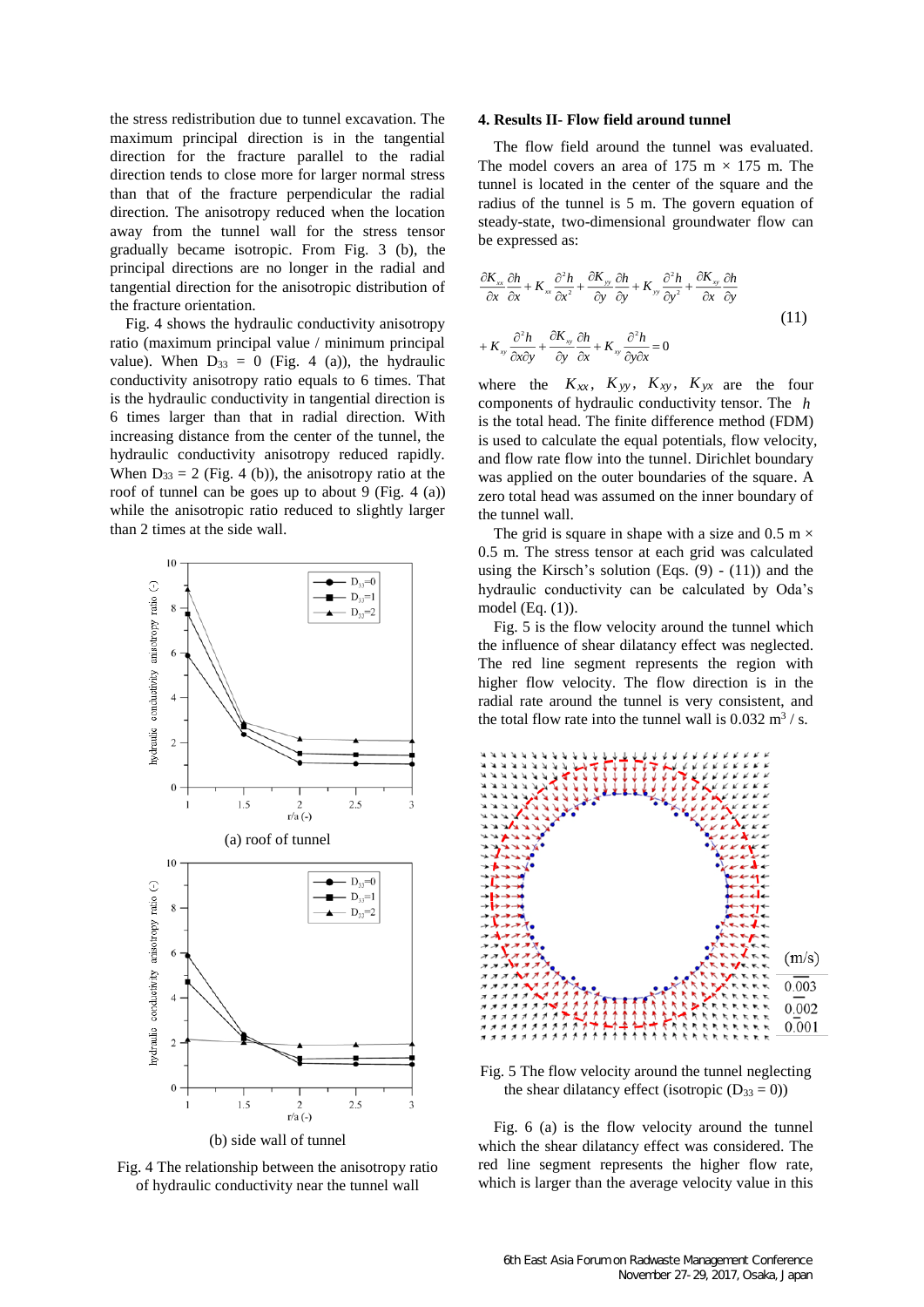region. The total flow rate flowing into the tunnel wall is  $0.057 \text{ m}^3$  / s, which is about two times of that when the shear dilatancy was neglected.

Fig. 6 (b) shows the flow velocity around the tunnel for the rock mass with inherent anisotropy. The fabric tensor  $D_{33} = 2$ . It can be observed that the flow directions are no longer toward to the center of the tunnel for the presence of inherent anisotropy. Generally, the flow velocity is larger at the roof than that at the side wall for the combine effect of normal vector distribution and stress redistribution. The total flow rate flowing into tunnel is  $0.054 \text{ m}^3/\text{s}$ , which is almost identical to the case for  $D_{33} = 0$ .



Fig. 6 The flow velocity around the tunnel consider shear dilatancy effect

Fig. 7 (a) shows the equipotential lines (contour lines of total head) around the tunnel with isotropic normal vector distribution ( $D_{33}=0$ ). The equipotential line concentrates the boundary to the tunnel, because

the tunnel excavation caused by the adjacent tunnel wall hydraulic conductivity coefficient increased significantly. This can be seen from the tunnel wall about 0.5 times the radius of the hydraulic gradient slow down.

Fig. 7 (b) shows the equipotential lines (contour lines of total head) around the tunnel with anisotropic normal vector distribution ( $D_{33} = 2$ ). It can be observed that the equipotential lines are elliptical (long axis on horizontal direction). The long axis is passing through the side wall where the hydraulic conductivity is larger than the one on the roof.





# **5. Conclusion**

Based on the Oda model, the stress-induced anisotropy of hydraulic conductivity caused by the stress redistribution around the tunnel was evaluated. Finite difference method was used to assess the ground water flow around the tunnel. The flow